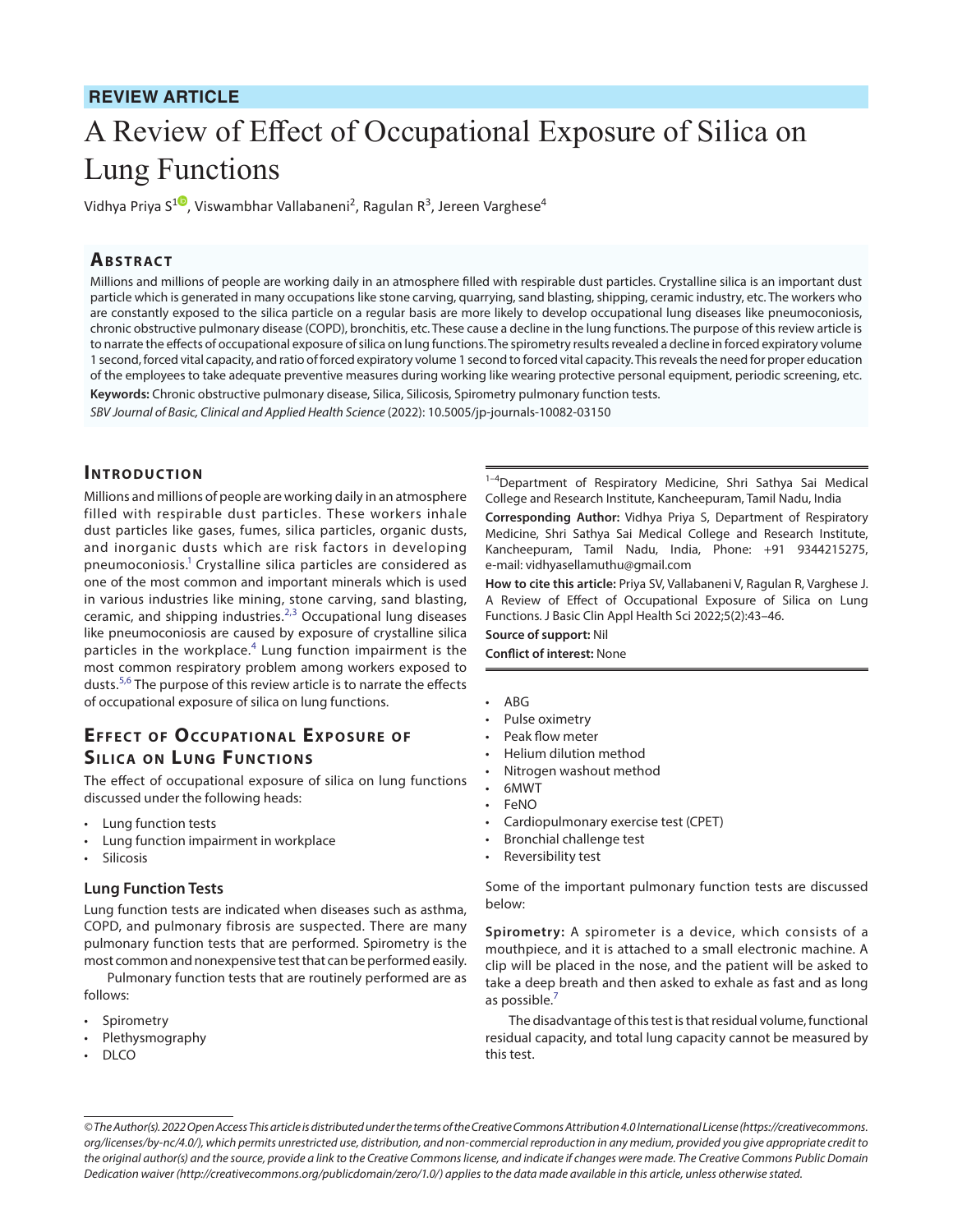**Plethysmography:** Patient is made to sit inside an air-tight box that appears like a phone booth.<sup>[8](#page-2-7)</sup> Plethysmography can provide more precise results and further information like the residual volume, functional residual capacity, and total lung capacity.

In the above-mentioned tests, the following lung volumes and capacities will be measured, and the results will be marked in a graph, based on which the pattern of lung dysfunction can be assessed.

- Forced vital capacity (FVC)
- Forced expiratory volume in one second (FEV1)
- The ratio of the two volumes (FEV1/FVC).

The graphs obtained in the results contain comparison between volume and time and flow and volume. The curve below displays the normal and various types of lung function abnormalities like obstructive pattern, restrictive pattern, and mixed pattern.<sup>[9](#page-2-8)</sup>

The components of lung volume that can be assessed can be with the help of PFTs are as follows:

- Tidal volume (Vt)
- Inspiratory reserve volume (IRV)
- Expiratory reserve volume (ERV)
- Residual volume (RV)
- Vital capacity (VC)
- Functional residual capacity (FRC)
- Inspiratory capacity (IC), and
- Total lung capacity (TLC).<sup>10</sup>

The following are the steps (assessing validity and reproducibility, determining the abnormality, bronchodilator response, assessing severity, and evaluation of flow volume loops) involved in the assessing the PFTs:<sup>11</sup>

- Assess validity
- Assess reproducibility
- Determine abnormality-obstruction versus restriction
- Look for bronchodilator response
- Define severity
- Assess change over time
- Evaluate flow volume loops.

#### **Lung Function Impairment in Workplace**

Globally, it is projected that there are 2.3 million deaths each year due to diseases that are attributed to the workplace.<sup>[12](#page-2-11)</sup> Occupational dust exposure is the leading contributor to a greater prevalence of lung function impairment.<sup>13,[14](#page-2-13)</sup> Many immunologic and nonimmunologic mechanisms are accountable for the development of occupational lung disease.<sup>15</sup>

Silicosis is acquired when a person is continuously exposed to coal dust. Over a period of time, this can give rise to inflammation of lung tissue resulting in scarring and fibrosis. This can result in irretrievable lung damage and dyspnea.

#### **Silicosis**

Silicosis is highly prevalent. Around 5 million people are exposed to respirable particles of silica dust worldwide.<sup>16</sup> The prevalence of silicosis is high among the occupation where respirable silica dust is involved, as much as 55% of workers in India involved in works like coal mining and quarrying of sedimentary rock have been noticed to have silicosis.<sup>17</sup>

The following list of jobs is more susceptible to the silicosis:

- Mining: surface or underground mining (tunneling)
- Milling: ground silica for abrasives and filler
- Quarrying
- Sandblasting: e.g., buildings, preparing steel for painting
- Pottery: ceramic or clay work
- Grinding: polishing using silica wheels
- Stonework
- Foundry work: grinding, molding, and chipping
- Refractory brick work
- Glass making: to polish and as an abrasive
- Boiler work: cleaning boilers
- Manufacture of abrasives.<sup>18</sup>

The forms of silicosis are acute, chronic, and accelerated.

- **Acute silicosis** develops within a few months up to 2 years after inhaling silica dust in remarkably high concentrations. Clinical features are severe dyspnea, cough, fever, fatigue, and loss of weight. Mostly, patients with this form of silicosis have durable health; on the contrary, some patients may die early.
- **Chronic silicosis** is the frequent form of silicosis. This can develop after inhaling silica dust in low or moderate quantity over a period of about 15–20 years. These patients can be asymptomatic or may present with symptoms like cough and dyspnea. To diagnose asymptomatic patients, it is important to screen the employees with imaging modalities like chest X-ray. As the disease advances, the employees may have features of poor gas exchange like hypoxia or hypercapnia. In the advanced stages, the employees may experience severe dyspnea, chest pain, weakness, or respiratory distress.
- **Accelerated silicosis** develops due to more severe exposure of lesser duration (5–10 years) than the chronic form of silicosis. Clinical features are severe dyspnea, fatigue, and weight loss. Silica particles cause lung injury by direct cytotoxicity, production of reactive oxygen species (ROS) and reactive nitrogen species (RNS), secretion of inflammatory and fibrotic mediators, lung remodeling through collagen and elastin deposition, and cell death by apoptosis.<sup>18</sup>

# **RESULTS**

Thongtip et al. studied the outcomes of high silica exposure on various respiratory diseases among the stone-mortar employees from northern regions of Thailand. In their study, they observed the high PM10 containing crystalline silica exposure among stonemortar workers (compared to the agricultural workers) and this is associated with decline in lung function among the exposed stone-mortar workers.<sup>19</sup>

Ghotkar et al. studied the involvement of lung and pulmonary function tests among the 80 stone quarry workers from Nagpur. They found that the prevalence of respiratory morbidity among the study subjects was 32.5%. The lung function impairment correlated positively with the increasing age, duration of exposure to dust particles, smoking status, and presence of preexisting airways diseases.<sup>[20](#page-3-0)</sup>

Aghilinejad et al. did a cross-sectional study among stonecutter workers from Malayer city (Azandarian) between 2008 and 2009. In their study, they reported that about 16 workers (8.9%) had silicosis according to chest imaging and 35 workers had impaired lung functions as evident from their spirometry findings.  $21$ 

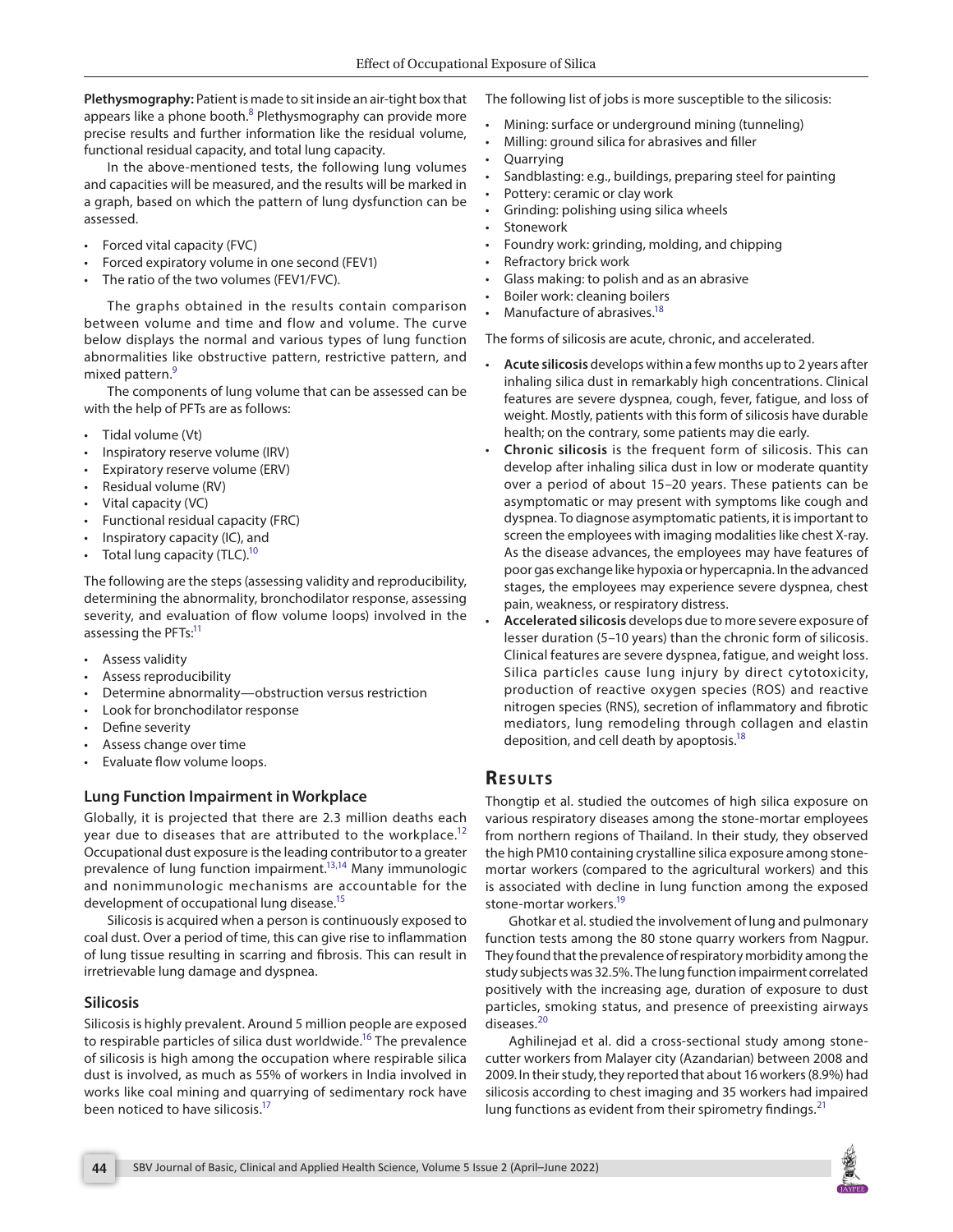Hnizdo et al. studied the loss of lung function associated with exposure to silica dust among South African gold miners. They reported that there was increased loss of pulmonary function among gold miners compared to general population.<sup>[22](#page-3-2)</sup>

Rathod et al. studied the effect of silica exposure on lung functions among stone crushers in Marathwada region. This was a cross-sectional observational study which concluded that there is a decrease in lung functions as the duration of exposure increases.<sup>[23](#page-3-3)</sup>

Asgarabad et al. studied the levels of exposure to particles and respiratory symptoms in stone carvers of Kerman, Iran. They did a cross-sectional study comparing 67 male workers exposed to stone carving dust and 67 unexposed workers who were matched in regard to different characteristics evaluated. They observed increased respiratory symptoms and decline in spirometric parameters among the stone carvers.<sup>[24](#page-3-4)</sup>

Sheikh et al. studied the effect of risk factors like duration of exposure, smoking status, and job profile on pulmonary function among 100 male stone quarry workers in Jammu City, India. They selected the study participants through multistage random sampling technique. They reported that the duration of exposure is a significant determinant of deterioration of lung functions.[25](#page-3-5)

Bahrami et al. compared pulmonary function among 322 workers in Iran and concluded that FEV1 and FVC were declined among the workers in stone grinders.<sup>[26](#page-3-6)</sup>

Rajavel et al. studied the prevalence of silicosis, silicotuberculosis, and other respiratory diseases along with lung functions among 174 workers employed in the sandstone mines located in Jodhpur, Rajasthan. In their study, they observed that abnormal lung function was seen in about 89.2% of employees.<sup>[27](#page-3-7)</sup>

Htun et al. studied the lung function impairment and workplace control measures among marble stone carvers in Sa-Kyin Village, Madayar Township, Myanmar. They did a cross-sectional descriptive study among 120 marble stone carvers. Spirometry testing showed 55.8% had lung function impairment.

Gholamie et al. studied the spirometric parameters among workers in fire brick industry. They concluded that the spirometric parameters like FEV1 and FVC were all reduced in the exposed group of workers when compared to the unexposed group.<sup>[28](#page-3-8)</sup>

Johncy et al. studied the effect of dust exposure on lung functions among workers employed in the construction sites. They concluded that there was a significant decrease in the FVC, FEV<sub>1</sub>, PEFR, %FEV1/FVC, and FEF $_{25-75\%}$  among the employees, and they correlated with the duration of exposure to the dust particles.<sup>[29](#page-3-9)</sup>

# **CONCLUSION**

The spirometry results revealed a decline in forced expiratory volume 1 second, forced vital capacity, and ratio of forced expiratory volume 1 second to forced vital capacity. This reveals the need for proper education of the employees to take adequate preventive measures during working like wearing protective personal equipment, periodic screening, and stop further exposure when there is a decline in lung function.

#### **ORCID**

*Vidhya Priya [S](https://orcid.org/0000-0002-9303-5063)* https://orcid.org/0000-0002-9303-5063

#### **Referen ces**

- <span id="page-2-0"></span>1. Tavakol E, Azari M, Zendehdel R, Salehpour S, Khodakrim S, Nikoo S, et al. Risk evaluation of construction workers' exposure to silica dust and the possible lung function impairments. Tanaffos 2017;16(4): 295–303. PMID: 29849687.
- <span id="page-2-1"></span>2. Altindag ZZ, Baydar T, Isimer A, Sahin G. Neopterin as a new biomarker for the evaluation of occupational exposure to silica. Int Arch Occup Environ Health 2003;76(4):318–322. DOI: 10.1007/s00420-003-0434-9.
- <span id="page-2-2"></span>3. Omidianidost A, Ghasemkhani M, Kakooei H, Shahtaheri SJ, Ghanbari M. Risk assessment of occupational exposure to crystalline silica in small foundries in Pakdasht, Iran. Iran J Public Health 2016;45(1):70–75. PMID: 27057524.
- <span id="page-2-3"></span>4. Mlika M, Adigun R, Bhutta BS. Silicosis. In: StatPearls [Internet]. Treasure Island (FL): StatPearls Publishing; 2022. Available from: https://www.ncbi.nlm.nih.gov/books/NBK537341/.
- <span id="page-2-4"></span>5. Meo SA, Al-Drees AM, Al Masri AA, Al Rouq F, Azeem MA. Effect of duration of exposure to cement dust on respiratory function of non-smoking cement mill workers. Int J Environ Res Public Health 2013;10(1):390–398. DOI: 10.3390/ijerph10010390.
- <span id="page-2-5"></span>6. Ranu H, Wilde M, Madden B. Pulmonary function tests. Ulster Med J 2011;80(2):84–90. PMID: 22347750.
- <span id="page-2-6"></span>7. InformedHealth.org. What kind of lung function tests are there and what do they involve? 2016. Cologne, Germany: Institute for Quality and Efficiency in Health Care (IQWiG); 2006. Available from: https:// www.ncbi.nlm.nih.gov/books/NBK355303/.
- <span id="page-2-7"></span>8. Prevention Clinics. Pulmonary function tests in NJ. 2019. Available from: https://preventionclinics.com/primary-care/medical- testing/ pulmonary-function-tests-new-jersey/.
- <span id="page-2-8"></span>9. Johns DP, Pierce R. Pocket guide to spirometry. The measurement and interpretation of ventilatory function in clinical practice. 2007. p. 11.
- <span id="page-2-9"></span>10. Pulmonary function tests|definition of pulmonary function tests by medical dictionary. Available from: https://medical-dictionary. thefreedictionary.com/pulmonary+function+tests.
- <span id="page-2-10"></span>11. Pulmonary function testing–pulmonology advisor. 2019. Available from: https://www.pulmonologyadvisor.com/home/decision-support-inmedicine/pulmonary-medicine/pulmonary-function-testing/.
- <span id="page-2-11"></span>12. Takala J, Hämäläinen P, Saarela KL, Yun LY, Manickam K, Jin TW, et al. Global estimates of the burden of injury and illness at work in 2012. J Occup Environ Hyg 2014;11(5):326–337. DOI: 10.1080/15459624.2013.863131.
- <span id="page-2-12"></span>13. Kyaw WT, Kuang X, Sakakibara M. Health impact assessment of artisanal and small-scale gold mining area in Myanmar, Mandalay Region: preliminary research. Int J Environ Res Public Health 2020;17(18):6757. DOI: 10.3390/ijerph17186757.
- <span id="page-2-13"></span>14. Nwibo AN, Ugwuja EI, Nwambeke NO, Emelumadu OF, Ogbonnaya LU. Pulmonary problems among quarry workers of stone crushing industrial site at Umuoghara, Ebonyi State, Nigeria. Int J Occup Environ Med 2012;3(4):178–185. PMID: 23022868.
- <span id="page-2-14"></span>15. Paterson BF, Patterson R, Grammer LC. Pathogenesis of occupational lung disease. Clin Rev Allergy 1986;4(3):303–321. DOI: 10.1007/ BF02993163.
- <span id="page-2-15"></span>16. Sen S, Mitra R, Mukherjee S, Das P, Moitra S. Silicosis in current scenario: a review of literature. Curr Respir Med Rev 2015;11(999):1. DOI: 10.2174/1573398X11666151026221845.
- <span id="page-2-16"></span>17. Htun ZZ, Win YY, Myat AM, Naing SM. Lung function impairment and workplace control measures among marble stone carvers in Sa-Kyin Village, Madayar Township, Myanmar. Int J Occup Saf Health 2021;11(1):25–30. DOI: 10.3126/ijosh.v11i1.34972.
- <span id="page-2-17"></span>18. Tarlo SM. Occupational lung disease. vol. 1, Goldman's cecil medicine: 24th ed. 2012. pp. 567–574.
- <span id="page-2-18"></span>19. Thongtip S, Siviroj P, Deesomchok A, Prapamontol T, Wisetborisut A, Khacha-Ananda S. Effects of high silica exposure on respiratory disorders among stone-mortar workers in Northern Thailand. Southeast Asian J Trop Med Public Health 2019;50(2):401–410. https:// www.tm.mahidol.ac.th/seameo/2019-50-2/20-7651-18-401.pdf.